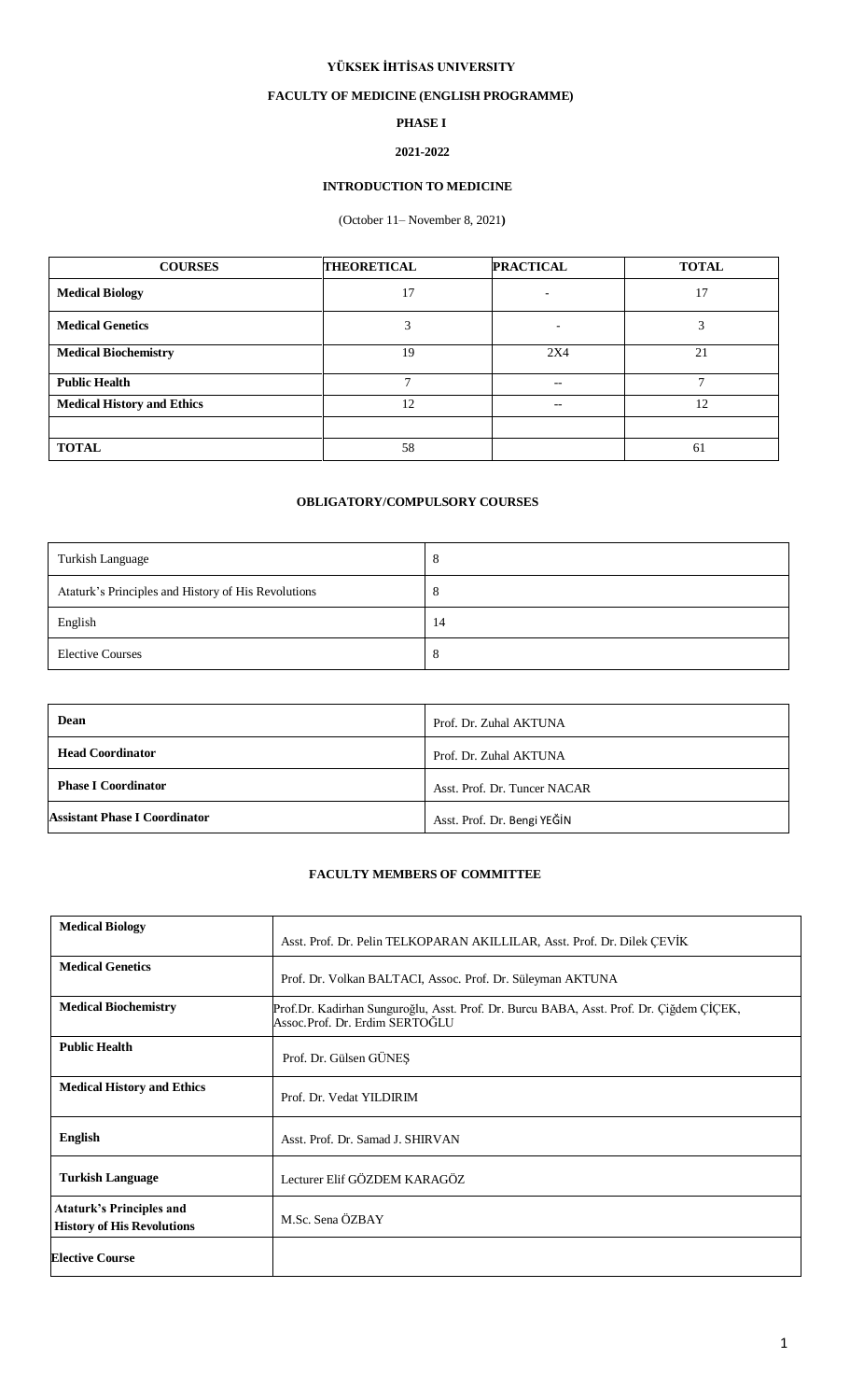|                  | 11/10/2021                                                                                                                                           | 12/10/2021                                                                                           | 13/10/2021                                                                                                                                      | 14/10/2021                                                                                                                                                            | 15/10/2021                                                                                                                                 |
|------------------|------------------------------------------------------------------------------------------------------------------------------------------------------|------------------------------------------------------------------------------------------------------|-------------------------------------------------------------------------------------------------------------------------------------------------|-----------------------------------------------------------------------------------------------------------------------------------------------------------------------|--------------------------------------------------------------------------------------------------------------------------------------------|
| <b>WEEK</b><br>I | <b>MONDAY</b>                                                                                                                                        | <b>TUESDAY</b>                                                                                       | <b>WEDNESDAY</b>                                                                                                                                | <b>THURSDAY</b>                                                                                                                                                       | <b>FRIDAY</b>                                                                                                                              |
| 08:30-09:10      | <b>Free Study Time</b>                                                                                                                               | English<br>Asst. Prof. Dr.<br><b>Samad J. SHIRVAN</b>                                                | <b>Medical Biochemistry</b><br><b>Basic Biochemical</b><br>Concepts<br>(Online Course)<br>Asst. Prof. Dr.<br>Çiğdem ÇİÇEK                       | Medical<br>Biochemistry<br>Aliphatic<br>Organic<br>Compounds<br>(Online Course)<br>Asst. Prof. Dr.<br>Ciğdem ÇİÇEK                                                    | <b>Free Study Time</b>                                                                                                                     |
| 09:30-10:10      | <b>Free Study Time</b>                                                                                                                               | English<br>Asst. Prof. Dr.<br><b>Samad J. SHIRVAN</b>                                                | Turkish Language<br><b>Lecturer Elif</b><br><b>GÖZDEM</b><br><b>KARAGÖZ</b><br>(Online Course)<br>Group-1<br>(International<br>Students)        | Medical<br>Biochemistry<br>Aliphatic<br>Organic<br>Compounds<br>(Online Course)<br>Asst. Prof. Dr.<br>Çiğdem ÇİÇEK                                                    | <b>Medical Biochemistry</b><br><b>Structure and Biological</b><br>Functions of Water and<br>PH<br>Asst. Prof. Dr. Burcu<br><b>BABA</b>     |
| $10:30-11:10$    | <b>Free Study Time</b>                                                                                                                               | <b>TurkMSIC</b><br><b>Introductory</b><br><b>Meeting</b>                                             | <b>Turkish Language</b><br><b>Lecturer Elif</b><br><b>GÖZDEM</b><br><b>KARAGÖZ</b><br>(Online Course)<br>Group-1<br>(International<br>Students) | Medical<br>Biochemistry<br>Aromatic, Alicyclic<br>and Heterocyclic<br>Compounds and<br>Their Medical<br>Aspects<br>(Online Course)<br>Asst. Prof. Dr.<br>Çiğdem ÇİÇEK | <b>Medical Biochemistry</b><br><b>Structure and Biological</b><br>Functions of Water and<br>PH<br>Asst. Prof. Dr. Burcu<br><b>BABA</b>     |
| $11:30-12:10$    | <b>Free Study Time</b>                                                                                                                               | <b>TurkMSIC</b><br><b>Introductory</b><br><b>Meeting</b>                                             | <b>Free Study Time</b>                                                                                                                          | Medical<br>Biochemistry<br>Aromatic, Alicyclic<br>and Heterocyclic<br>Compounds and<br>Their Medical<br>Aspects<br>(Online Course)<br>Asst. Prof. Dr.<br>Çiğdem ÇİÇEK | <b>Medical Biology</b><br>Prokaryotic and<br>Eukaryotic Cell<br>Asst. Prof. Dr. Pelin<br><b>TELKOPARAN</b><br><b>AKILLILAR</b>             |
| 13:30-14:10      | Student-Administration<br>Meeting<br>Prof. Dr. Mustafa<br>PAC(Rector)<br>Prof. Dr. Zuhal<br><b>AKTUNA(Dean)</b>                                      | <b>Medical Biochemistry</b><br>Introduction to<br>Biochemistry<br>Prof.Dr. Kadirhan<br>Sunguroğlu    | <b>Free Study Time</b>                                                                                                                          | <b>Medical Biology</b><br>Introduction to<br><b>Medical Biology</b><br>Asst. Prof. Dr.<br>Pelin<br><b>TELKOPARAN</b><br><b>AKILLILAR</b>                              | <b>Medical Biology</b><br><b>Structure and Function</b><br>of Organelles<br>Asst. Prof. Dr. Pelin<br><b>TELKOPARAN</b><br><b>AKILLILAR</b> |
| 14:30-15:10      | <b>History of Medicine</b><br>Prehistoric Medicine<br>and Medicine in<br>Ancient Mezopotamian<br>Civilizations<br>Prof. Dr. Vedat<br><b>YILDIRIM</b> | <b>Medical Genetics</b><br>Introduction to Medical<br>Genetics<br>Prof. Dr. Volkan<br><b>BALTACI</b> | <b>Turkish Language</b><br><b>Lecturer Elif</b><br><b>GÖZDEM</b><br><b>KARAGÖZ</b><br>(Online Course)<br>Group-2<br>(Turkish Students)          | Medical<br>Biochemistry<br><b>Basic Calculations</b><br>in Biochemistry<br>Asst. Prof. Dr.<br><b>Burcu BABA</b>                                                       | <b>Medical Biology</b><br>Molecular Structure<br>and Organization of<br>Membrane<br>Asst. Prof. Dr. Dilek<br><b>CEVIK</b>                  |
| 15:30-16:10      | <b>History of Medicine</b><br>Medicine in Ancient<br><b>Egypt and Ancient</b><br>China<br>Prof. Dr. Vedat<br><b>YILDIRIM</b>                         | <b>Ataturk's Principles</b><br>and History of His<br>Revolutions<br>Sena ÖZBAY                       | <b>Turkish Language</b><br><b>Lecturer Elif</b><br><b>GÖZDEM</b><br><b>KARAGÖZ</b><br>(Online Course)<br>Group-2<br>(Turkish Students)          | Medical<br>Biochemistry<br><b>Solution Preparation</b><br>and Concentration<br>Calculations<br>Asst. Prof. Dr.<br><b>Burcu BABA</b>                                   | <b>ELECTIVE</b><br><b>COURSE</b>                                                                                                           |
| 16:30-17:10      | <b>History of Medicine</b><br>Medicine in Ancient<br>India and Ancient Greece<br>Prof. Dr. Vedat<br><b>YILDIRIM</b>                                  | <b>Ataturk's Principles</b><br>and History of His<br>Revolutions<br>Sena ÖZBAY                       | English<br>Asst. Prof. Dr.<br>Samad J.<br><b>SHIRVAN</b><br>(Online Course)                                                                     | <b>Public Health</b><br>Public Health<br>Perspective<br>Prof. Dr. Gülsen<br><b>GÜNES</b>                                                                              | <b>ELECTIVE</b><br><b>COURSE</b>                                                                                                           |
| 17:30-18:10      | <b>Free Study Time</b>                                                                                                                               | <b>Free Study Time</b>                                                                               | English<br>Asst. Prof. Dr.<br>Samad J.<br><b>SHIRVAN</b><br>(Online Course)                                                                     | <b>Free Study Time</b>                                                                                                                                                | <b>Free Study Time</b>                                                                                                                     |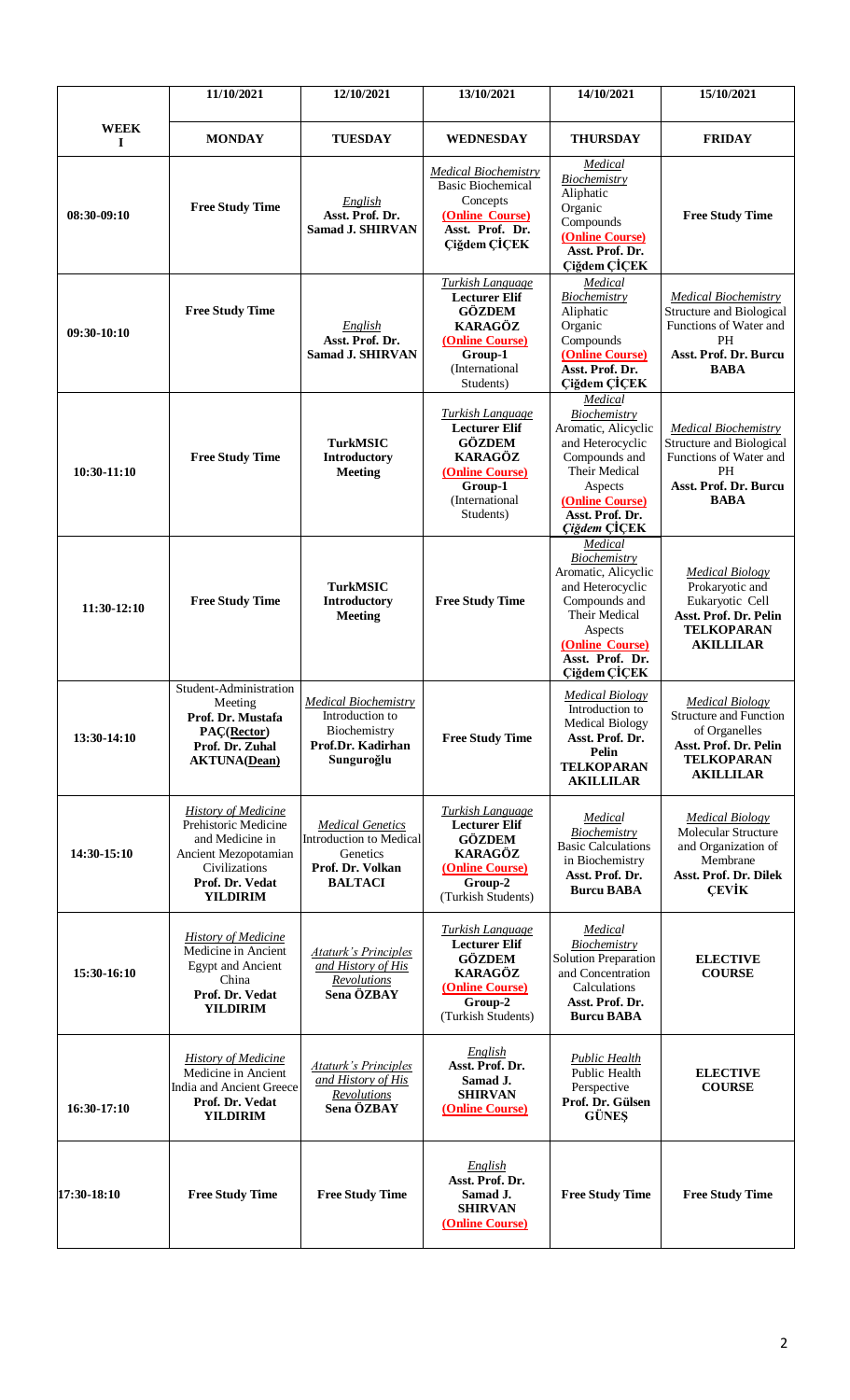|                             | 18/10/2021                                                                                                                                | 19/10/2021                                                                                                                       | 20/10/2021                                                                                                                                      | 21/10/2021                                                                                                               | 22/10/2021                                                                                                                                |
|-----------------------------|-------------------------------------------------------------------------------------------------------------------------------------------|----------------------------------------------------------------------------------------------------------------------------------|-------------------------------------------------------------------------------------------------------------------------------------------------|--------------------------------------------------------------------------------------------------------------------------|-------------------------------------------------------------------------------------------------------------------------------------------|
| <b>WEEK</b><br>$\mathbf{I}$ | <b>MONDAY</b>                                                                                                                             | <b>TUESDAY</b>                                                                                                                   | <b>WEDNESDAY</b>                                                                                                                                | <b>THURSDAY</b>                                                                                                          | <b>FRIDAY</b>                                                                                                                             |
| 08:30-09:10                 | <b>Medical Biochemistry</b><br><b>Buffer Solution</b><br>Preparation<br><b>Asst. Prof. Dr Burcu</b><br><b>BABA</b>                        | <b>Free Study Time</b>                                                                                                           | <b>Free Study Time</b>                                                                                                                          | <b>Free Study Time</b>                                                                                                   | <b>Free Study Time</b>                                                                                                                    |
| $09:30-10:10$               | <b>Medical Biochemistry</b><br><b>Buffer Solution</b><br>Preparation<br>Asst. Prof. Dr Burcu<br><b>BABA</b>                               | <b>Free Study Time</b>                                                                                                           | <b>Turkish Language</b><br><b>Lecturer Elif</b><br><b>GÖZDEM</b><br><b>KARAGÖZ</b><br>(Online Course)<br>Group-1<br>(International<br>Students) | Public Health<br>Morbidity indicators<br>Prof. Dr. Gülsen<br><b>GÜNEŞ</b>                                                | English<br>Asst. Prof. Dr.<br>Samad J.<br><b>SHIRVAN</b>                                                                                  |
| $10:30-11:10$               | Public Health<br><b>Health and Disease</b><br>Prof. Dr. Gülsen<br><b>GÜNES</b>                                                            | <b>Ataturk's Principles</b><br>and History of His<br>Revolutions<br>Sena ÖZBAY                                                   | <b>Turkish Language</b><br><b>Lecturer Elif</b><br><b>GÖZDEM</b><br><b>KARAGÖZ</b><br>(Online Course)<br>Group-1<br>(International<br>Students) | <b>Public Health</b><br>Demographic<br>Indicators<br>Prof. Dr.<br><b>Gülsen</b><br><b>GÜNES</b>                          | English<br>Asst. Prof. Dr.<br>Samad J.<br><b>SHIRVAN</b>                                                                                  |
| 11:30-12:10                 | <b>Public Health</b><br>Health Promotion and<br>Prevention<br>Prof. Dr. Gülsen<br><b>GÜNES</b>                                            | <b>Ataturk's Principles</b><br>and History of His<br>Revolutions<br>Sena ÖZBAY                                                   | <b>Free Study Time</b>                                                                                                                          | Public Health<br>Water Hygiene<br>Prof. Dr. Gülsen<br><b>GÜNES</b>                                                       | <b>Public Health</b><br><b>Environmental Health</b><br>Prof. Dr. Gülsen<br><b>GÜNES</b>                                                   |
| 13:30-14:10                 | <b>Medical Biology</b><br>Cytoskeleton and<br>Locomotion<br>Asst. Prof. Dr. Pelin<br><b>TELKOPARAN</b><br><b>AKILLILAR</b>                | <b>Medical Biology</b><br>Cell Junctions and the<br>Extracellular Matrix<br>Asst. Prof. Dr. Dilek<br><b>CEVIK</b>                | <b>Free Study Time</b>                                                                                                                          | <b>History of</b><br>Medicine<br>Medicine in Rome<br>and Alexandria<br>Prof. Dr. Vedat<br><b>YILDIRIM</b>                | <b>Medical Biology</b><br>DNA as a Hereditary<br>Material<br>Asst. Prof. Dr. Pelin<br><b>TELKOPARAN</b><br><b>AKILLILAR</b>               |
| 14:30-15:10                 | <b>Medical Biology</b><br>Membrane Transport<br>of Small Molecules<br>Asst. Prof. Dr. Dilek<br><b>CEVIK</b>                               | <b>Medical Biology</b><br>Cell to Cell<br>Communication<br>Asst. Prof. Dr. Dilek<br><b>CEVIK</b>                                 | <b>Turkish Language</b><br><b>Lecturer Elif</b><br><b>GÖZDEM</b><br><b>KARAGÖZ</b><br>(Online Course)<br>Group-2<br>(Turkish Students)          | <b>History of</b><br>Medicine<br><b>Byzantion</b><br>Medicine and<br>Medieval<br>European<br>Medicine<br>Prof. Dr. Vedat | <b>Medical Biology</b><br><b>Molecular Structures</b><br>of DNA and RNA<br>Asst. Prof. Dr. Pelin<br><b>TELKOPARAN</b><br><b>AKILLILAR</b> |
| 15:30-16:10                 | <b>Medical Biology</b><br>Transportation of<br>Macromolecules<br>(Endocytosis and<br>Exocytosis)<br>Asst. Prof. Dr. Dilek<br><b>CEVIK</b> | <b>Medical Biochemistry</b><br>Biochemical<br>Significance of Cell<br>Organelles<br>Assoc. Prof. Dr.<br>Erdim<br><b>SERTOĞLU</b> | <u>Turkish Language</u><br><b>Lecturer Elif</b><br><b>GÖZDEM</b><br><b>KARAGÖZ</b><br>(Online Course)<br>Group-2<br>(Turkish Students)          | <b>History</b> of<br>Medicine<br>Medieval Islamic<br>Medicine<br>Prof. Dr. Vedat<br><b>YILDIRIM</b>                      | <b>ELECTIVE</b><br><b>COURSE</b>                                                                                                          |
| 16:30-17:10                 | <b>Free Study Time</b>                                                                                                                    | <b>Medical Biochemistry</b><br>Biochemical<br>Significance of Cell<br>Organelles<br>Assoc. Prof. Dr.<br>Erdim<br><b>SERTOĞLU</b> | English<br>Asst. Prof. Dr.<br>Samad J.<br><b>SHIRVAN</b><br>(Online Course)                                                                     | <b>Medical Biology</b><br>Cell Signalling<br>Asst. Prof. Dr.<br><b>Dilek ÇEVİK</b>                                       | <b>ELECTIVE</b><br><b>COURSE</b>                                                                                                          |
| 17:30-18:10                 | <b>Free Study Time</b>                                                                                                                    | <b>Medical Biochemistry</b><br>Membrane and<br>Transport<br>Assoc. Prof. Dr.<br>Erdim<br><b>SERTOĞLU</b>                         | English<br>Asst. Prof. Dr.<br>Samad J.<br><b>SHIRVAN</b><br>(Online Course)                                                                     | <b>Free Study Time</b>                                                                                                   | <b>Free Study Time</b>                                                                                                                    |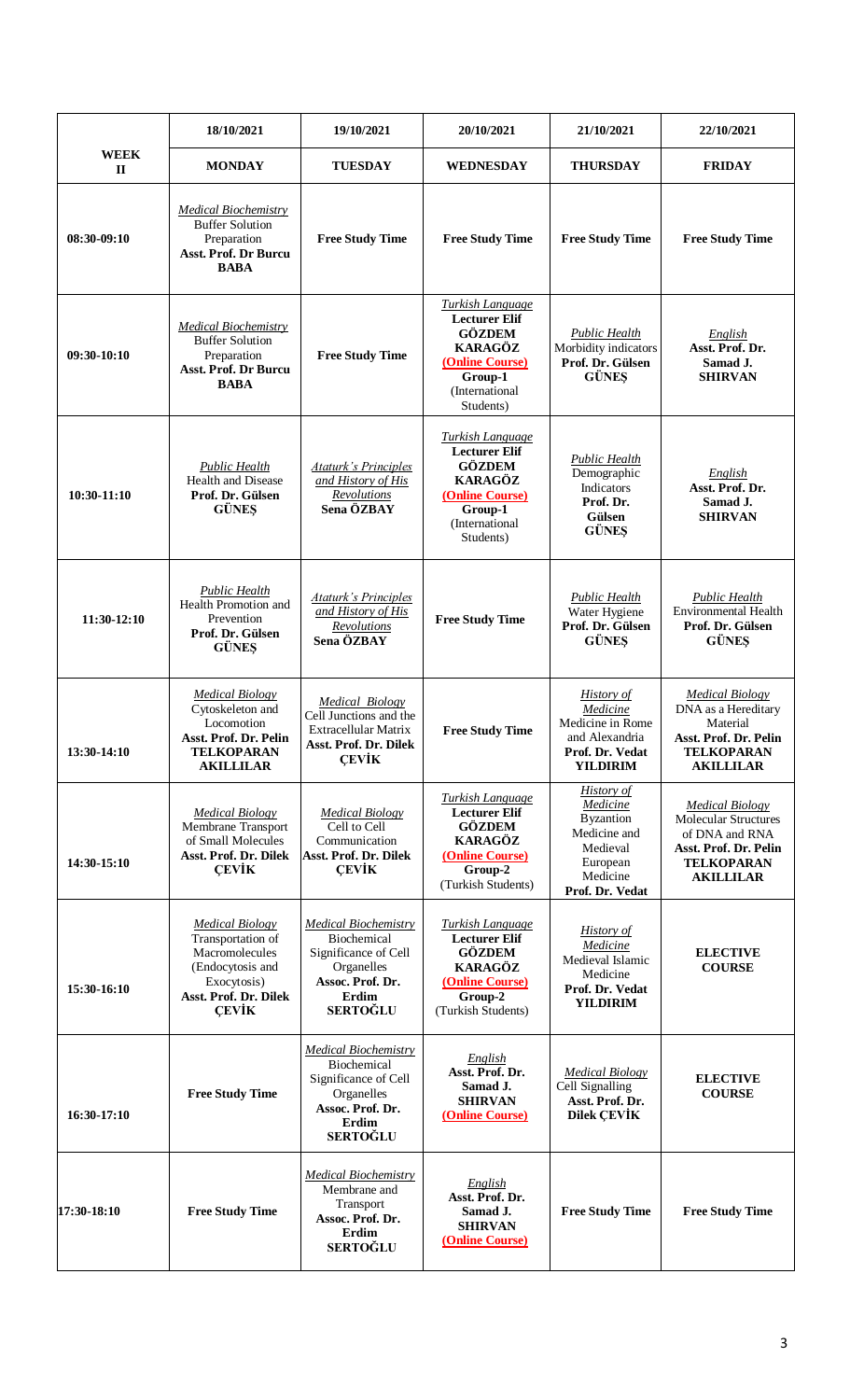|                    | 25/10/2021                                                                                                                                   | 26/10/2021                                                                                                                                         | 27/10/2021                                                                                                                                      | 28/10/2021                                                                                                                                                                       | 29/10/2020             |
|--------------------|----------------------------------------------------------------------------------------------------------------------------------------------|----------------------------------------------------------------------------------------------------------------------------------------------------|-------------------------------------------------------------------------------------------------------------------------------------------------|----------------------------------------------------------------------------------------------------------------------------------------------------------------------------------|------------------------|
| <b>WEEK</b><br>III | <b>MONDAY</b>                                                                                                                                | <b>TUESDAY</b>                                                                                                                                     | <b>WEDNESDAY</b>                                                                                                                                | <b>THURSDAY</b>                                                                                                                                                                  | <b>FRIDAY</b>          |
| 08:30-09:10        | <b>Free Study Time</b>                                                                                                                       | <b>Free Study Time</b>                                                                                                                             | <b>Free Study Time</b>                                                                                                                          | <b>Free Study Time</b>                                                                                                                                                           |                        |
| $09:30-10:10$      | <b>Medical Biochemistry</b><br><b>Measurement Methods</b><br>in the Laboratory,<br>Spectrophotometer<br>Asst. Prof. Dr. Burcu<br><b>BABA</b> | <b>Medical Biology</b><br><b>DNA</b> Replication<br>Asst. Prof. Dr. Pelin<br><b>TELKOPARAN</b><br><b>AKILLILAR</b>                                 | <b>Turkish Language</b><br><b>Lecturer Elif</b><br><b>GÖZDEM</b><br><b>KARAGÖZ</b><br>(Online Course)<br>Group-1<br>(International<br>Students) | <b>History of</b><br>Medicine<br>Ottoman Medicine in<br><b>Classical Period</b><br>Prof. Dr. Vedat<br><b>YILDIRIM</b>                                                            |                        |
| $10:30-11:10$      | <b>Medical Genetics</b><br>DNA Structure and<br>Replication<br>Assoc. Prof. Dr.<br>Süleyman AKTUNA                                           | <b>Medical Biology</b><br>Transcription and<br>Translation<br>Asst. Prof. Dr. Pelin<br><b>TELKOPARAN</b><br><b>AKILLILAR</b>                       | <b>Turkish Language</b><br><b>Lecturer Elif</b><br><b>GÖZDEM</b><br>KARAGÖZ<br>(Online Course)<br>Group-1<br>(International<br>Students)        | <b>History of</b><br>Medicine<br>Ottoman<br>Medicine in<br>Modernization<br>Period<br>Prof. Dr.<br><b>Vedat</b><br><b>YILDIRIM</b>                                               |                        |
| $11:30-12:10$      | <b>Medical Genetics</b><br>Transciption &<br>Translation<br>Assoc. Prof. Dr.<br>Süleyman AKTUNA                                              | <b>Medical Biology</b><br>Transcription and<br>Translation<br>Asst. Prof. Dr.<br>Pelin<br><b>TELKOPARAN</b><br><b>AKILLILAR</b>                    | <b>Free Study Time</b>                                                                                                                          | <b>History of</b><br>Medicine<br><b>Turkish Medical</b><br><b>Students in First</b><br>World War and The<br>Turkish War of<br>Independence<br>Prof. Dr. Vedat<br><b>YILDIRIM</b> |                        |
| 13:30-14:10        | <b>History of Medicine</b><br>Medicine in<br>Renaissance and<br>16th Century<br>Prof. Dr. Vedat<br><b>YILDIRIM</b>                           | <b>Medical Biochemistry</b><br>Bioenergetics and ATP<br>Assoc. Prof. Dr.<br>Erdim<br><b>SERTOĞLU</b>                                               | <b>Free Study Time</b>                                                                                                                          |                                                                                                                                                                                  | <b>Republic</b><br>Day |
| 14:30-15:10        | <b>History of Medicine</b><br>Medicine in 17th and<br>18th Centuries<br>Prof. Dr. Vedat<br><b>YILDIRIM</b>                                   | <b>Medical Biochemistry</b><br><b>Electron Transport</b><br>Chain and Oxidative<br>Phosphorylation<br>Assoc. Prof. Dr.<br>Erdim<br><b>SERTOĞLU</b> | <b>Turkish Language</b><br><b>Lecturer Elif</b><br><b>GÖZDEM</b><br><b>KARAGÖZ</b><br>(Online Course)<br>Group-2<br>(Turkish Students)          |                                                                                                                                                                                  |                        |
| 15:30-16:10        | <b>History of Medicine</b><br>Medicine in Central<br>Asia Turks and<br>Seljukian Medicine<br>Prof. Dr. Vedat<br><b>YILDIRIM</b>              | <b>Medical Biochemistry</b><br><b>Electron Transport</b><br>Chain and Oxidative<br>Phosphorylation<br>Assoc. Prof. Dr.<br>Erdim<br><b>SERTOĞLU</b> | <b>Turkish Language</b><br><b>Lecturer Elif</b><br><b>GÖZDEM</b><br><b>KARAGÖZ</b><br>(Online Course)<br>Group-2<br>(Turkish Students)          | <b>Republic</b><br>Day                                                                                                                                                           |                        |
| 16:30-17:10        | English<br>Asst. Prof. Dr.<br>Samad J.<br><b>SHIRVAN</b>                                                                                     | <b>Ataturk's Principles</b><br>and History of His<br>Revolutions<br>Sena ÖZBAY                                                                     | English<br>Asst. Prof. Dr.<br>Samad J.<br><b>SHIRVAN</b><br>(Online Course)                                                                     |                                                                                                                                                                                  |                        |
| 17:30-18:10        | English<br>Asst. Prof. Dr.<br>Samad J.<br><b>SHIRVAN</b>                                                                                     | <b>Ataturk's Principles</b><br>and History of His<br>Revolutions<br>Sena ÖZBAY                                                                     | English<br>Asst. Prof. Dr.<br>Samad J.<br><b>SHIRVAN</b><br>(Online Course)                                                                     |                                                                                                                                                                                  |                        |